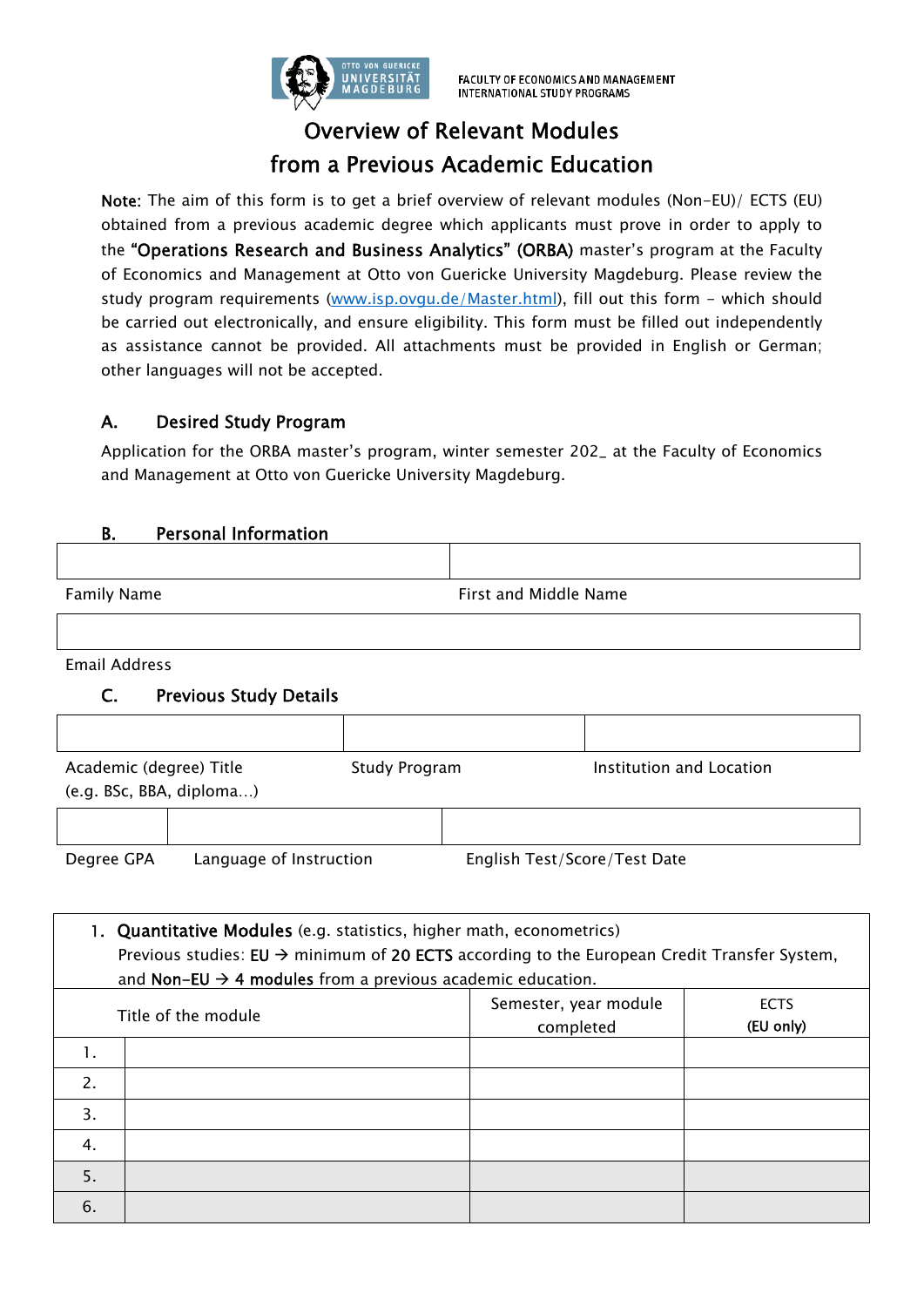### 2. Plus Economic and Business Modules

Previous studies in the EU  $\rightarrow$  minimum of 45 ECTS according to the European Credit Transfer System Previous studies in Non-EU countries  $\rightarrow$  9 modules from a previous academic education.

| Title of the module |  | Semester/year module<br>was completed | ECTS (for EU only) |
|---------------------|--|---------------------------------------|--------------------|
| 1.                  |  |                                       |                    |
| 2.                  |  |                                       |                    |
| 3.                  |  |                                       |                    |
| 4.                  |  |                                       |                    |
| 5.                  |  |                                       |                    |
| 6.                  |  |                                       |                    |
| 7.                  |  |                                       |                    |
| 8.                  |  |                                       |                    |
| 9.                  |  |                                       |                    |
| 10.                 |  |                                       |                    |
| 11.                 |  |                                       |                    |
| 12.                 |  |                                       |                    |
| 13.                 |  |                                       |                    |
| 14.                 |  |                                       |                    |
| 15.                 |  |                                       |                    |

| 3. Or Only Mathematics and Statistics Modules<br>Previous studies in the EU $\rightarrow$ minimum of 65 ECTS according to the European Credit Transfer System<br>Previous studies in Non-EU countries $\rightarrow$ 13 modules from a previous academic education. |  |                                       |                    |
|--------------------------------------------------------------------------------------------------------------------------------------------------------------------------------------------------------------------------------------------------------------------|--|---------------------------------------|--------------------|
| Title of the module                                                                                                                                                                                                                                                |  | Semester/year module<br>was completed | ECTS (for EU only) |
| 1.                                                                                                                                                                                                                                                                 |  |                                       |                    |
| 2.                                                                                                                                                                                                                                                                 |  |                                       |                    |
| 3.                                                                                                                                                                                                                                                                 |  |                                       |                    |
| 4.                                                                                                                                                                                                                                                                 |  |                                       |                    |
| 5.                                                                                                                                                                                                                                                                 |  |                                       |                    |
| 6.                                                                                                                                                                                                                                                                 |  |                                       |                    |
| 7.                                                                                                                                                                                                                                                                 |  |                                       |                    |
| 8.                                                                                                                                                                                                                                                                 |  |                                       |                    |
| 9.                                                                                                                                                                                                                                                                 |  |                                       |                    |
| 10.                                                                                                                                                                                                                                                                |  |                                       |                    |
| 11.                                                                                                                                                                                                                                                                |  |                                       |                    |
| 12.                                                                                                                                                                                                                                                                |  |                                       |                    |